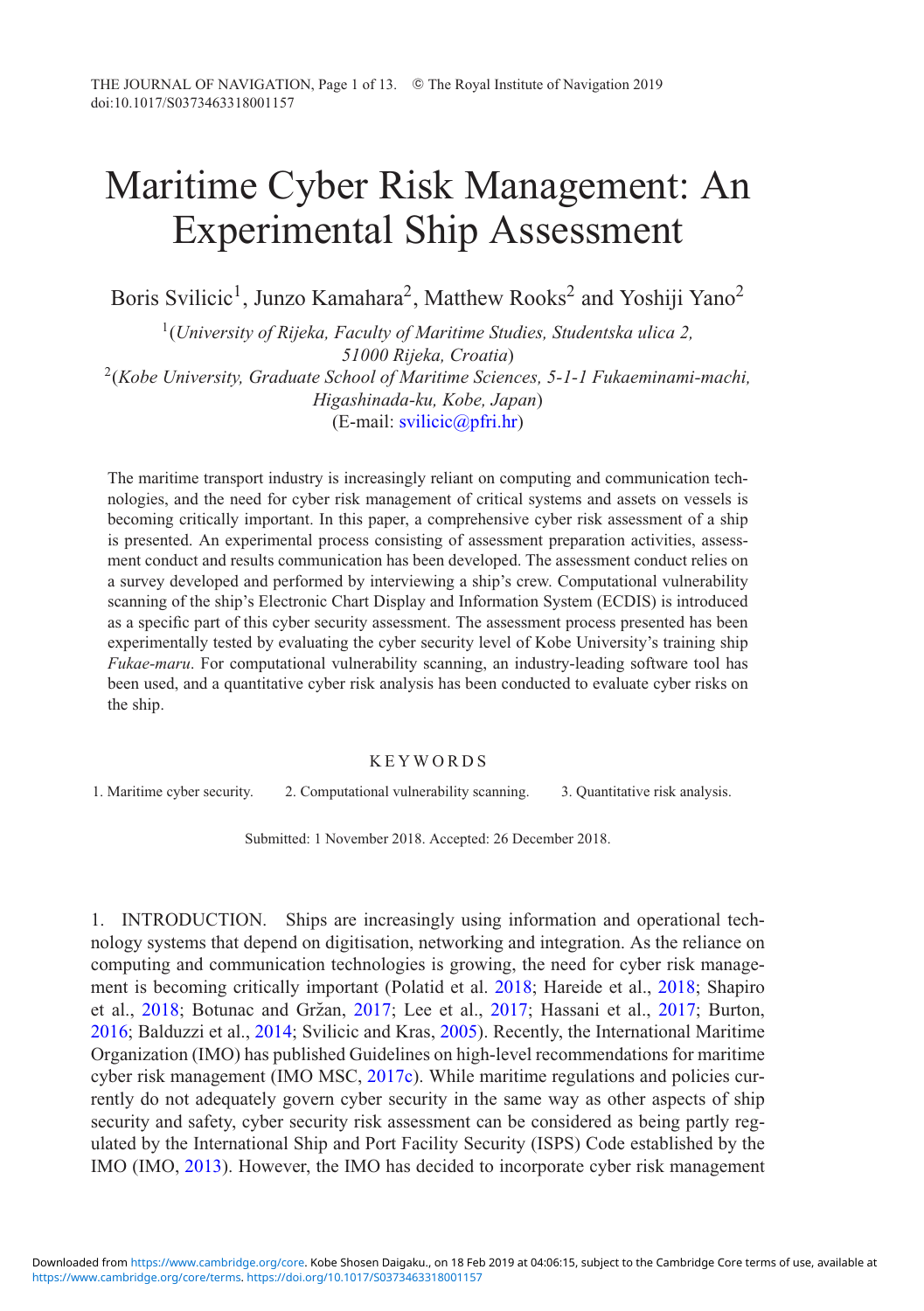<span id="page-1-0"></span>

Figure 1. Training ship *Fukae-maru*.

into the International Safety Management (ISM) Code safety management system on ships by 1 January 2021 (IMO MSC, [2017b\)](#page-12-6).

Systematic assessment of maritime cyber risk management is essential for improving cyber security on ships. Ship cyber risk assessment represents a complex set of interdependent and intersecting actions that act as safeguards against the challenges presented by recent innovations in computing and communication technologies and key shipboard operations. An effective ship cyber risk assessment should provide a method to balance appropriate cyber safeguard mechanisms and measures of evaluating a ship's critical cyber systems and assets, key shipboard operations, existing safeguard controls, assessed cyber threats and vulnerabilities, and a determined risk level.

In this paper, a comprehensive cyber risk assessment of a ship is presented to offer guidance for improving the security level of cyber systems on board ships. The assessment was conducted on the training ship *Fukae-maru* (shown in [Figure 1\)](#page-1-0) (Kobe University, [2018\)](#page-12-7), and was based on a combination of a survey given to the ship's crew and computational vulnerability scanning of the ship's Electronic Chart Display and Information System (ECDIS). The ship's cyber security level has been evaluated by a quantitative cyber risk analysis.

2. CYBER SECURITY ASSESSMENT PROCESS. The cyber security assessment of the training ship *Fukae-maru* was conducted according to the assessment process shown in [Figure 2.](#page-2-0) The developed assessment process relies on published guidelines and practices (IMO MSC, [2017c;](#page-12-4) NIST, [2018,](#page-12-8) BIMCO, [2017;](#page-11-5) DNV-GL, [2016\)](#page-11-6). The process consists of three main phases: assessment preparation, conduct and results communication. The process is not intended for initial assessment only, but also for periodic implementation to respond to rapid technological changes in a ship environment.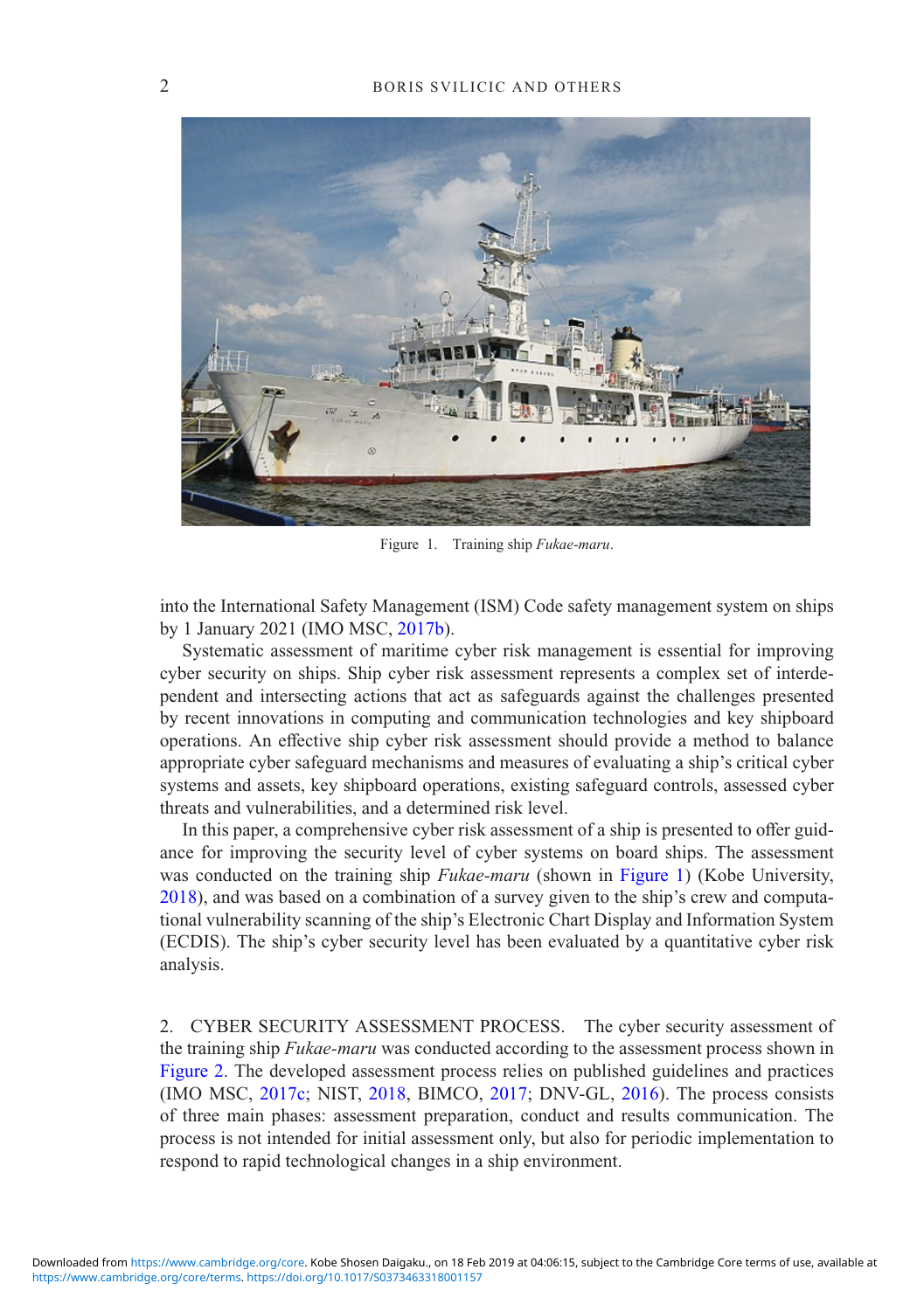<span id="page-2-0"></span>



<span id="page-2-1"></span>

| <b>ECDIS</b>      | Manufacturer<br>Model      | Japan Radio Co. Ltd.<br><b>JAN-901B</b>               |
|-------------------|----------------------------|-------------------------------------------------------|
|                   | Serial No.                 | KG 01130                                              |
|                   | USCG ID                    | 165.123/10/0                                          |
|                   |                            |                                                       |
|                   | IMO compliant              | Yes                                                   |
| General           | Operating system           | Windows XP embedded                                   |
|                   | Power supply               | AC 100-115, 200-230 V $\pm 10\%$ , 60/50 Hz $\pm 5\%$ |
| Chart management  | Updating                   | Semi-auto/manual                                      |
|                   | Data correction            | Available                                             |
| <b>Interfaces</b> | Gyro input                 | IEC61162-2                                            |
|                   | Log input                  | IEC61162-1                                            |
|                   | Remote maintenance         | Possible                                              |
|                   | Copying route              | <b>FD/USB</b>                                         |
|                   | <b>Network</b>             | LAN $(10/100$ Mbps)                                   |
| Hardware design   | Vibration absorber         | Yes                                                   |
|                   | CD/DVD ROM drive           | Yes                                                   |
|                   | Dual hard disk             | Yes                                                   |
|                   | Silicon disk               | Yes                                                   |
|                   | Battery for auto shut down | Yes                                                   |
|                   | Network adapter (LAN)      | Yes                                                   |
|                   | Serial interface           | Gyro, Doppler log, GPS, NAVTEX, Echo                  |
|                   |                            | sounder, ARPA, AIS and Auto pilot                     |

Table 1. *Fukae-maru's* ECDIS system technical specification.

In the first phase of the conducted assessment, the ship cyber systems were characterised by gathering information about general ship technical specifications. The identification of critical ship systems and assets was conducted on the basis of the ship's technical specification documentation and implemented together with the following architectural and technological considerations. [Table 1](#page-2-1) shows the technical specifications of the ship's ECDIS system, which is analysed in further detail in Chapter 3.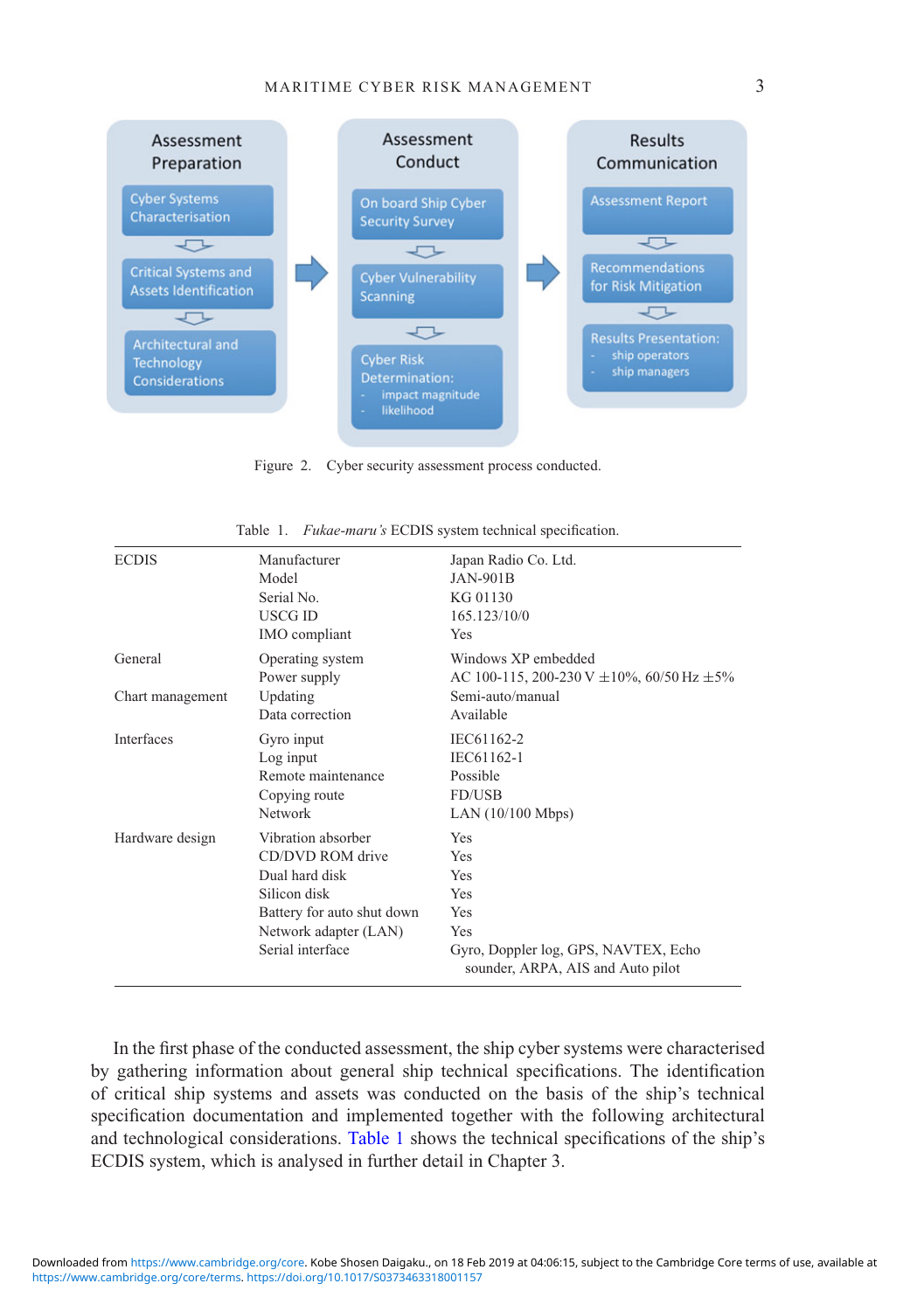The first phase outputs were used to develop a survey for on board ship estimation of cyber security safeguards implemented on the ship (second phase of the process). Compared to other types of ship assessment (Ernstsen and Nazir, [2018\)](#page-11-7), the most specific element of the cyber security risk assessment is the conduct of computational vulnerability scanning of the ship's critical cyber systems. Computational cyber vulnerability scanning is a process of reviewing critical systems and assets to locate and identify known weaknesses. In the last segment of the assessment conduct phase, the cyber risk is determined on the basis of likelihood and impact magnitude of the threats and vulnerabilities detected by the survey and vulnerability scanning report. In the final phase of the process, the assessment results are reported, a recommendation for cyber risk mitigation is developed, and overall assessment results are presented to the ship's crew.

3. ON BOARD SHIP CYBER SECURITY SURVEY. The goal of performing and documenting the ship cyber security survey is to identify non-existing and/or insufficient safeguard mechanisms and measures. In addition, the cyber security survey is essential to confirm that cyber security safeguard mechanisms and measures are in place on the ship. To collect the relevant information, we developed a questionnaire on the basis of the ship cyber risk critical systems and assets identified. The form used for the survey conducted by interviewing the ship crew is given in [Table 2.](#page-4-0)

The survey is segmented into four parts regarding the ship's cyber critical systems: the cyber security management system, bridge systems, power systems and networking systems [\(Table 2\)](#page-4-0). Each of the segments has been individually categorised regarding the related assets and possible cyber threats. Data collection was conducted by interviewing the ship's crew, the ship's captain and the first officer for the cyber security management system, bridge systems, and networking systems. The first engineer officer was interviewed for the power systems. The evaluation results from these surveys concerning cyber security safeguard mechanisms and measures are shown in [Table 3.](#page-5-0)

In [Table 3,](#page-5-0) the critical network security system (see [Table 2\)](#page-4-0) is incorporated in the bridge systems and power systems. The survey results indicate that cyber security is integrated in the ship policies and procedures only in part, and policies and procedures mainly dedicated to cyber security are not fully developed. However, the policies and procedures are well communicated and periodically reviewed. The ship's crew is trained by the ship's systems vendors, as well as by the University. The bridge systems and power systems demonstrated an equal level of cyber security. On the vessel itself, an Internet connection is not established, a physical access policy is in place, the handling of portable devices is controlled, logical authentication is in place, authorisation using strong control mechanisms is enforced and confidential agreements with all suppliers and sub-suppliers are in place.

4. CYBER VULNERABILITY COMPUTATIONAL SCANNING. Computational cyber vulnerability scanning is a process of reviewing critical systems and assets to locate and identify known weaknesses. The computational scanning of the ship's ECDIS system was performed using an industrial-leading software tool, Nessus Professional (Nessus, [2018\)](#page-12-9). As the ECDIS operates in the stand-alone configuration with no Internet connection, a laptop with the vulnerability scanner pre-installed was directly connected to the ECDIS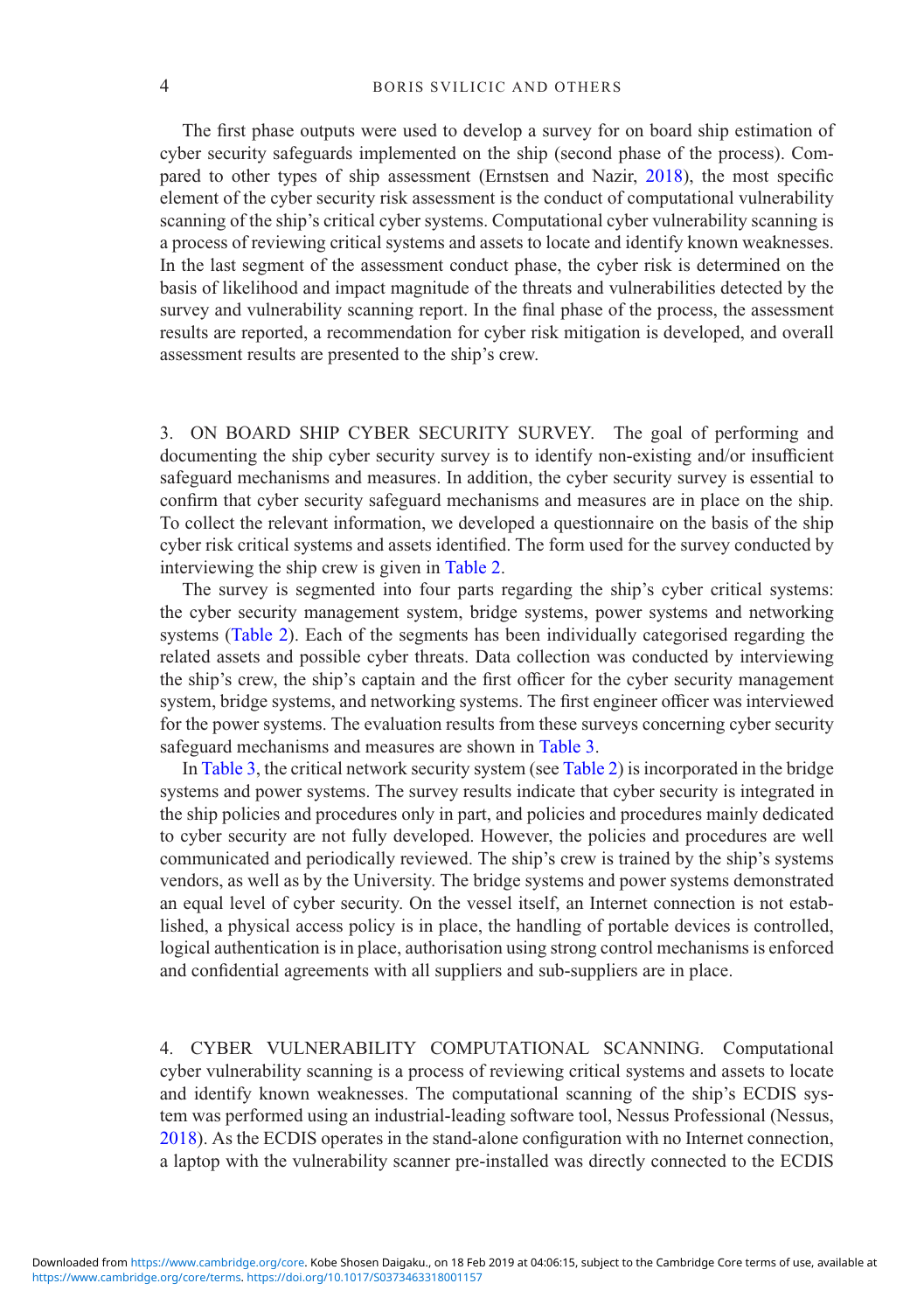<span id="page-4-0"></span>

|                                        |                                |                                                                                                                                                    | Protection | <b>Risk Evaluation</b> |                   |
|----------------------------------------|--------------------------------|----------------------------------------------------------------------------------------------------------------------------------------------------|------------|------------------------|-------------------|
| Critical System                        | Assets                         | What are the threats?                                                                                                                              | safeguards |                        | Impact Likelihood |
| Cyber security<br>management<br>system | Policies and<br>procedures     | Policies and procedures<br>Communication to crew<br>Periodical review<br>Confidential agreements<br>Regular audits                                 |            |                        |                   |
|                                        | Training and<br>awareness      | Program is developed<br>Program is conducted                                                                                                       |            |                        |                   |
| Bridge system                          | <b>ECDIS</b>                   | Authentication and access<br>controls<br>Audit and logs<br>Software security<br>Communication security<br>Physical and environmental<br>protection |            |                        |                   |
| Power systems                          | Power<br>management            | Authentication and access<br>control<br>Audit and logs<br>Software security<br>Communication security<br>Physical and environmental<br>protection  |            |                        |                   |
| Network security                       | Security software<br>installed | Anti-virus software<br>Firewall<br>Intrusion detection system<br>Communication security<br>Logging and monitoring                                  |            |                        |                   |

Table 2. Form used for conducting the survey by interviewing the ship crew.

via an Ethernet cross cable. While the ECDIS application was running under administrative credentials, the remote vulnerability scanning was performed without administrative privileges. The testing setup is shown in [Figure 3.](#page-7-0)

The scanning report summary including the ECDIS IP address (192·168·60·59) is shown in [Figure 4.](#page-7-1) The computational scanning resulted in 14 vulnerabilities detected and 23 information packages identified. Half of the vulnerabilities detected have been assigned designations under the critical risk factor, indicating the need for urgent action in solving security issues. From the rest of the vulnerabilities, two, four and one have been respectively marked with high, medium and low risk factors, respectively.

The ECDIS critical cyber vulnerabilities detected together with descriptions and possible solutions are given in [Table 4.](#page-6-0) The detected critical cyber vulnerabilities [\(Table 5,](#page-8-0) vulnerabilities 1 and 2) alert that the ECDIS system (which is IMO compliant) is implemented on a computer with a version of the operating system (Microsoft Windows XP, Service Pack 2) that is has not been supported by the vendor for more than four years (Microsoft, [2018\)](#page-12-10). The lack of support implies that no new security patches for the operating system have been released by the vendor. In addition, the vendor is unlikely to investigate or acknowledge reports of newly discovered vulnerabilities. This allows an attacker to exploit well-known vulnerabilities using widely available tutorials, for which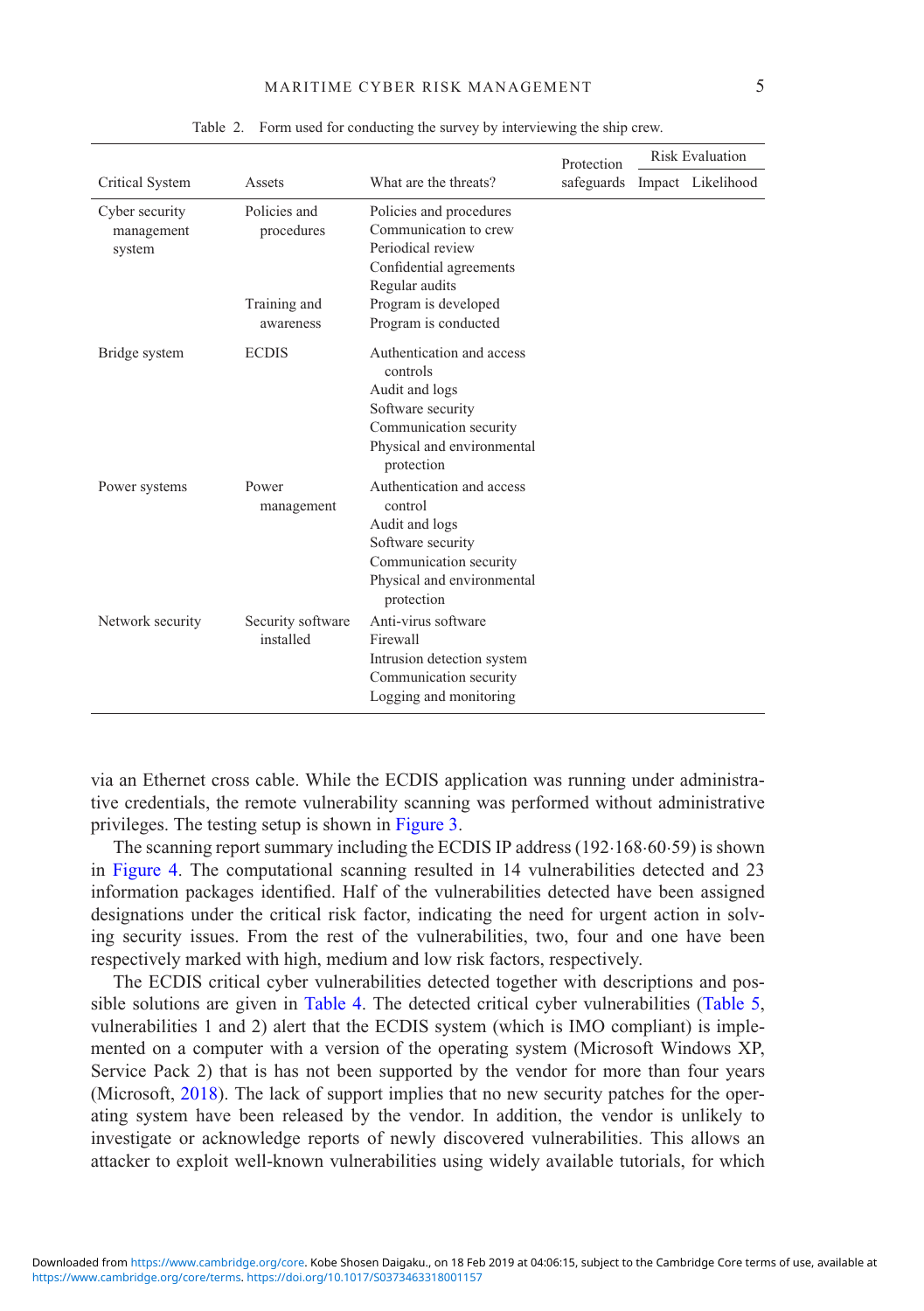<span id="page-5-0"></span>

| Critical System                                   | Measure/Mechanism          | Description                                                                                                                                 |
|---------------------------------------------------|----------------------------|---------------------------------------------------------------------------------------------------------------------------------------------|
| Cyber security management<br>system               | Policies and<br>procedures | Policies and procedures partially related to cyber<br>security are developed<br>Policies and procedures are communicated to<br>the all crew |
|                                                   |                            | Policies and procedures are periodically<br>reviewed                                                                                        |
|                                                   | Incident handling          | All cyber security incidents are reported<br>Incident handling procedures are in place                                                      |
|                                                   | Training and<br>awareness  | Training and awareness program for the ship<br>crew                                                                                         |
|                                                   |                            | Provided by a device/system manufacture                                                                                                     |
| Bridge systems                                    | Internet<br>communication  | Connection to the Internet is not established                                                                                               |
|                                                   | Access controls            | Access control policy is in place                                                                                                           |
|                                                   |                            | Physical access is provided to authorized<br>personnel only                                                                                 |
|                                                   |                            | Handling of portable devices is controlled                                                                                                  |
|                                                   | Authentication             | Authentication policy is in place                                                                                                           |
|                                                   | controls                   | All control mechanisms are enforced                                                                                                         |
|                                                   |                            | Procedure for authorized access                                                                                                             |
|                                                   |                            | Log-out obligation is enforced                                                                                                              |
|                                                   |                            | All default passwords have been changed                                                                                                     |
|                                                   | Confidential<br>agreements | Confidential agreement is in place for all<br>sub-suppliers                                                                                 |
| Machinery management and<br>power control systems | Internet<br>communication  | Connection to the Internet is not established                                                                                               |
|                                                   | Access controls            | Access control policy is in place                                                                                                           |
|                                                   |                            | Physical access is provided to authorized<br>personnel only                                                                                 |
|                                                   |                            | Handling of portable devices is controlled                                                                                                  |
|                                                   | Authentication             | Authentication policy is in place                                                                                                           |
|                                                   | controls                   | All control mechanisms are enforced                                                                                                         |
|                                                   |                            | Procedure for authorized access                                                                                                             |
|                                                   |                            | Log-out obligation is enforced                                                                                                              |
|                                                   |                            | All default passwords have been changed                                                                                                     |
|                                                   | Confidential<br>agreements | Confidential agreement is in place for all<br>sub-suppliers                                                                                 |

Table 3. Cyber security measures and mechanisms incorporated.

significant expertise and knowledge in computational technologies is not needed. As a consequence of the outdated operating system, five critical vulnerabilities related to different active services were raised and detected by the vulnerability scanner [\(Table 4,](#page-6-0) vulnerabilities 3 - 7). The common characteristic of these vulnerabilities is a provision of remote access to the ECDIS with logically authorised privileges. The possible solution for these detected critical vulnerabilities is to upgrade to a supported version of the operating system with a supported service pack and appropriate security patch. It is important to point out that the supporting operating system updates could significantly impact the ECDIS soft-ware performance (IMO MSC, [2017a\)](#page-12-11), and therefore it should be conducted by the ECDIS equipment manufacturer.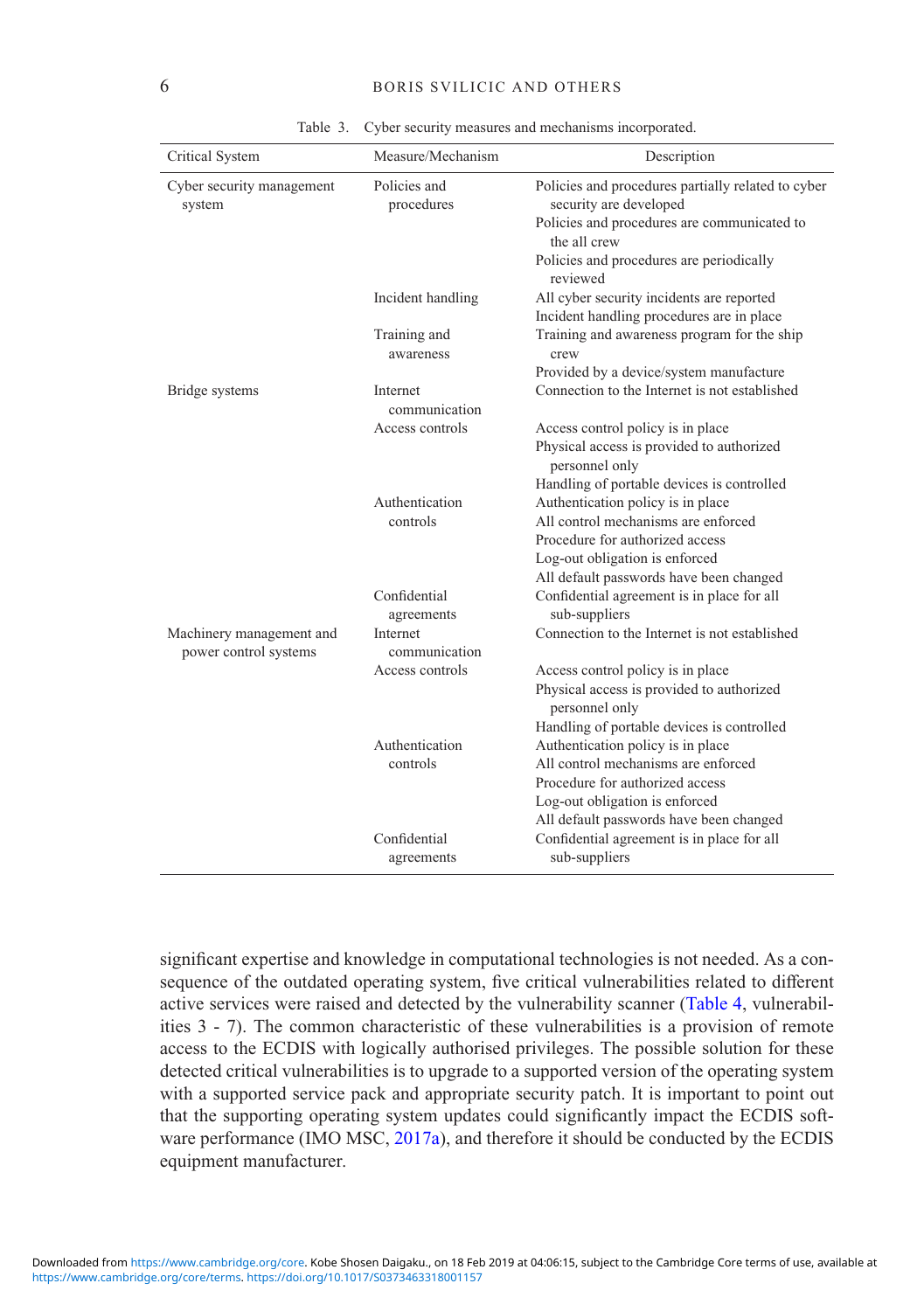<span id="page-6-0"></span>

|    | Vulnerability                                                             | Description                                                                                                                                                                                                                                                        | <b>Risk Factor</b> | Possible Solution*                                                   |
|----|---------------------------------------------------------------------------|--------------------------------------------------------------------------------------------------------------------------------------------------------------------------------------------------------------------------------------------------------------------|--------------------|----------------------------------------------------------------------|
| 1. | MS Windows XP<br>unsupported                                              | Support for this operating system by the vendor (Microsoft) ended<br>8 April 2014.                                                                                                                                                                                 | Critical           | Upgrade to a version of<br>operating system that is                  |
|    |                                                                           | Lack of support implies that no new security patches for the<br>product are released by the vendor. In addition, the vendor is<br>unlikely to investigate or acknowledge reports of vulnerabilities.                                                               |                    | currently supported                                                  |
| 2. | <b>Unsupported Windows</b><br>operating system                            | The version of operating system is missing a service pack. As a<br>result, it is likely to contain security vulnerabilities.                                                                                                                                       | Critical           | Upgrade to a supported<br>service pack                               |
| 3. | Vulnerability in SMB could<br>allow remote code<br>execution              | The version of the operating system contains a flaw in the Server<br>Message Block (SMB) service implementation that may allow<br>an attacker to execute arbitrary code on the remote host.<br>An attacker does not need to be authenticated to exploit this flaw. | Critical           | Vendor has released a set of<br>patches for the operating<br>system. |
| 4. | Vulnerability in Server<br>service could allow remote<br>code execution   | The ECDIS is vulnerable to a buffer overrun in the Server service<br>that may allow an attacker to execute arbitrary code on the<br>ECDIS with ultimate privileges.                                                                                                | Critical           | Vendor has released a set of<br>patches for the operating<br>system. |
| 5. | Server service crafted<br>Remote Procedure Call<br>(RPC) request handling | The ECDIS is affected by a remote code execution vulnerability in<br>the Server service due to improper handling of RPC requests.                                                                                                                                  | Critical           | Vendor has released a set of<br>patches for the operating<br>system. |
|    | remote code execution                                                     | An unauthenticated, remote attacker can exploit this, via a specially<br>crafted RPC request, to execute arbitrary code with ultimate<br>privileges.                                                                                                               |                    |                                                                      |
| 6. | SMB vulnerabilities remote<br>code execution                              | The ECDIS is affected by a memory corruption vulnerability in<br>SMB that may allow an attacker to execute arbitrary code or<br>perform a denial of service against the ECDIS.                                                                                     | Critical           | Vendor has released a set of<br>patches for the operating<br>system. |
| 7. | Security update for SMB<br>service                                        | The ECDIS is affected by multiple vulnerabilities:                                                                                                                                                                                                                 | Critical           | Vendor has released a set of<br>patches for the operating            |
|    |                                                                           | • Multiple remote code execution vulnerabilities exist in<br>SMBv1 service. An unauthenticated, remote attacker can<br>exploit these vulnerabilities to execute arbitrary code.                                                                                    |                    | system.                                                              |
|    |                                                                           | • An information disclosure vulnerability exists in SMBv1<br>service. An unauthenticated, remote attacker can exploit this<br>to disclose sensitive information.                                                                                                   |                    |                                                                      |

Table 4. ECDIS cyber vulnerabilities computationally detected and assigned with the critical risk factor.

\*Implementation of the possible solution is to be conducted by the ECDIS equipment manufacturer.

 $\overline{\phantom{0}}$ 

MARITIME CYBER RISK MANAGEMENT

MARITIME CYBER RISK MANAGEMENT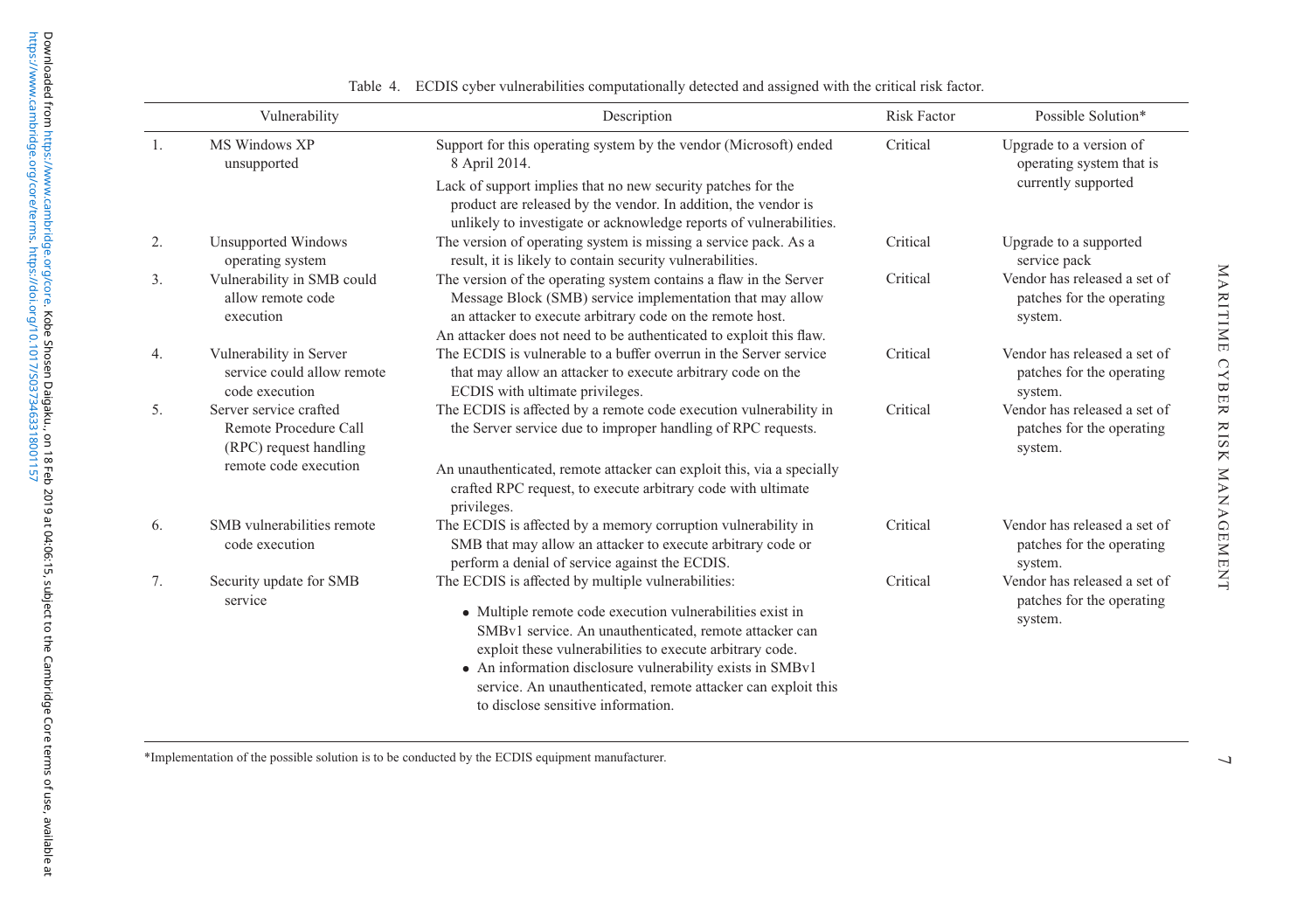<span id="page-7-0"></span>

Figure 3. Testing setup for computational vulnerability scanning of ECDIS.

192.168.60.59

<span id="page-7-1"></span>

Figure 4. Nessus Profession vulnerability scanner summary report on vulnerabilities detected.

[Table 5](#page-8-0) shows detected vulnerabilities classified with risk factors of high, medium and low. The detected high-risk factor vulnerabilities are related to omissions of services running on the ECDIS, allowing for possible unauthorised remote code execution. The solution requires urgent installation of a set of security patches for the operating system provided by the vendor. The medium and low risk factor vulnerabilities detected are also related to the remote establishment of unauthorised access. The possible solution for these vulnerabilities includes adequate configuration of the operating system by activating available options. It is worth noting that the detected vulnerabilities arise from services running on the ECDIS that are not required for the expected functionality of the ECDIS operating in the stand-alone configuration, as it is on the *Fukae-maru*. With an adequate operating system setup, which should be based on the disabling of unnecessary services, the cyber security level of the ECDIS would be significantly improved without influencing fundamental functionality. As in the case of the supporting operating system updates, these activities could also impact the ECDIS software performance significantly and are to be conducted by the ECDIS equipment manufacturer.

5. CYBER RISK DETERMINATION. On the basis of the survey conducted and computational vulnerability scanning results, a cyber risk analysis was performed to identify and categorise cyber threats to which the ship is exposed. [Table 6](#page-9-0) shows the cyber threats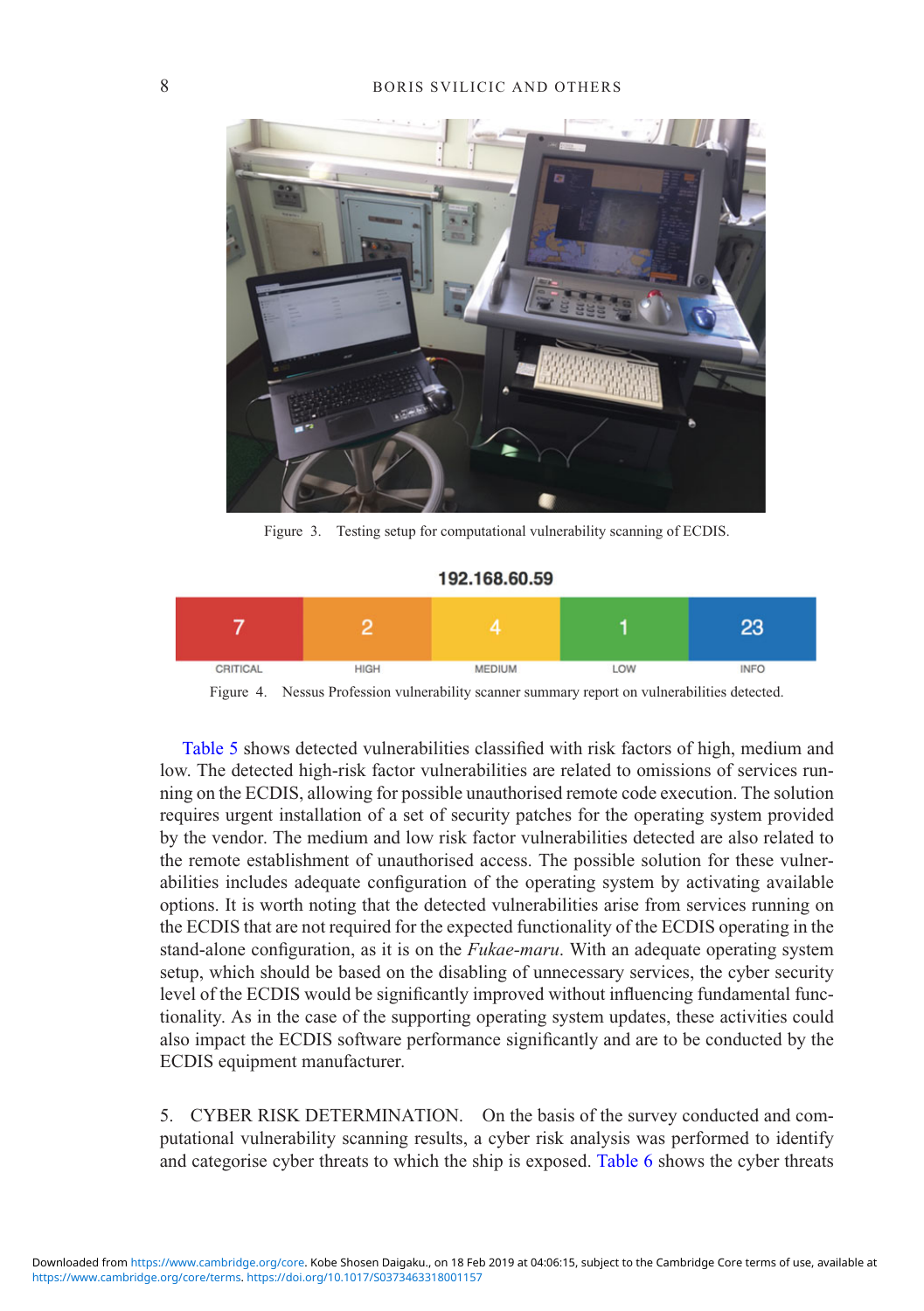<span id="page-8-0"></span>

|    | Vulnerability                                                           | Description                                                                                                                                                                                                                                                                                                                                    | <b>Risk Factor</b> | Possible Solution*                                                |
|----|-------------------------------------------------------------------------|------------------------------------------------------------------------------------------------------------------------------------------------------------------------------------------------------------------------------------------------------------------------------------------------------------------------------------------------|--------------------|-------------------------------------------------------------------|
|    | Server service could allow remote<br>code execution                     | The ECDIS is vulnerable to heap overflow in the Server service<br>that may allow an attacker to execute arbitrary code on the<br>remote host with ultimate privileges.<br>The ECDIS is also affected by an information disclosure<br>vulnerability in SMB service that may allow an attacker to<br>obtain portions of the memory of the ECDIS. | High               | Vendor has released a set of patches<br>for the operating system. |
| 2. | Remote Desktop service could allow<br>remote code execution             | An arbitrary remote code vulnerability exists in the implementation<br>of the RDP service running on the ECDIS. An unauthenticated,<br>remote attacker could leverage this vulnerability to cause the<br>system to execute arbitrary code.                                                                                                     | High               | Vendor has released a set of patches<br>for the operating system. |
| 3. | SMB NULL session authentication                                         | The ECDIS is running a Microsoft Windows operating system. It is<br>possible to log into it using a NULL session (i.e., with no login<br>or password).                                                                                                                                                                                         | Medium             | Secure configuration of the operating<br>system is required.      |
| 4. | SMB signing disabled                                                    | Signing is not required on the SMB service running on the ECDIS.<br>An unauthenticated, remote attacker can exploit this to conduct<br>man-in-the-middle attacks against the ECDIS.                                                                                                                                                            | Medium             | Secure configuration of the operating<br>system is required.      |
| 5. | Terminal Services service encryption<br>level is medium or low          | The Terminal Services service running on the ECDIS is not<br>configured to use strong cryptography. An attacker could<br>eavesdrop on the communications more easily and obtain<br>screenshots and/or keystrokes.                                                                                                                              | Medium             | Secure configuration of the operating<br>system is required.      |
| 6. | Remote Desktop Protocol service<br>man-in-the-middle weakness           | The RDP service running on the ECDIS is vulnerable to a<br>man-in-the-middle attack. An unauthenticated, remote attacker<br>could obtain any sensitive information transmitted, including<br>authentication credentials.                                                                                                                       | Medium             | Secure configuration of the operating<br>system is required.      |
| 7. | Terminal Services service encryption<br>level is not FIPS-140 compliant | The Terminal Services service running on the ECDIS is not<br>configured to use RDP encryption level of FIPS-140 compliance.                                                                                                                                                                                                                    | Low                | Secure configuration of the operating<br>system is required.      |

| Table 5. ECDIS cyber vulnerabilities computationally detected. |  |
|----------------------------------------------------------------|--|
|                                                                |  |

\*Implementation of the possible solution is to be conducted by the ECDIS equipment manufacturer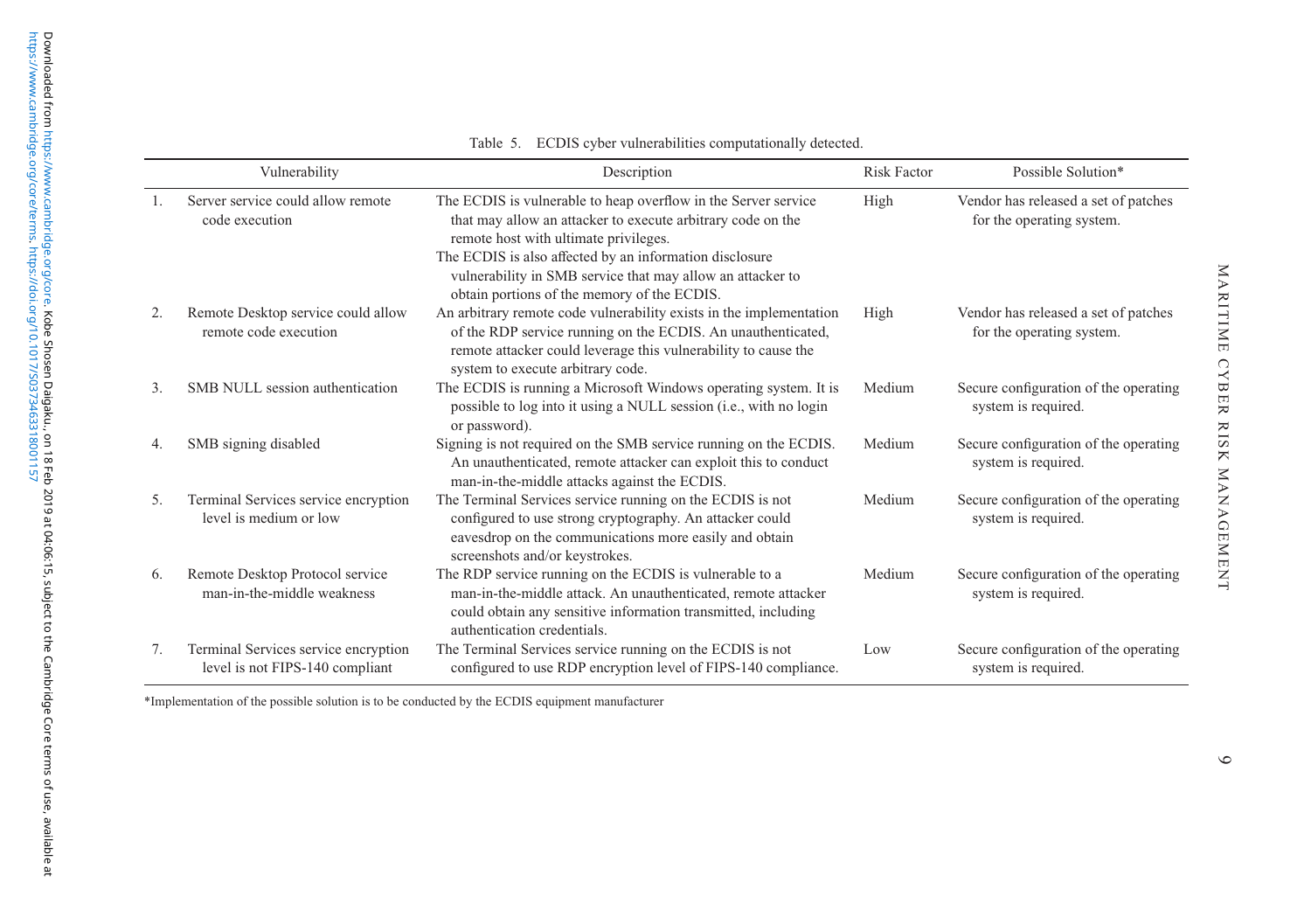## <span id="page-9-0"></span>10 BORIS SVILICIC AND OTHERS

|    | Threat                                              | Description                                                                                                                       | Critical System/Asset                                                                     | Likelihood | Impact<br>Magnitude |
|----|-----------------------------------------------------|-----------------------------------------------------------------------------------------------------------------------------------|-------------------------------------------------------------------------------------------|------------|---------------------|
| 1. | Physical access                                     | Provides physical access for a<br>attacker to targeted ships<br>critical system/asset                                             | <b>Bridge</b><br>systems/ECDIS<br>Machinery<br>management and<br>power control<br>systems | 0.2        | 100                 |
| 2. | Operating system<br>support and<br>security patches | Allows exploitation of well<br>known vulnerabilities (no<br>need for significant<br>expertise and knowledge in<br>computing)      | <b>Bridge</b><br>systems/ECDIS<br>Machinery<br>management and<br>power control<br>systems | 0.2        | 90                  |
| 3. | Operating system<br>configuration                   | Unnecessary services<br>activated reduces<br>performance and opens<br>backdoor for intrusions                                     | <b>Bridge</b><br>systems/ECDIS<br>Machinery<br>management and<br>power control<br>systems | 0.2        | 80                  |
| 4. | Internet connection<br>establishment                | Provides access for an<br>attacker to target a ship<br>critical system/asset                                                      | <b>Bridge</b><br>systems/ECDIS<br>Machinery<br>management and<br>power control<br>systems | 0.1        | 100                 |
| 5. | Authorised access                                   | Provides logical access for an<br>attacker to target a ship<br>critical system/asset                                              | <b>Bridge</b><br>systems/ECDIS<br>Machinery<br>management and<br>power control<br>systems | 0.1        | 80                  |
| 6. | Awareness                                           | Crew is not familiar with<br>cyber security policies,<br>procedures and<br>agreements, and practice<br>insufficient cyber hygiene | All critical systems/<br>assets                                                           | 0.5        | 15                  |
| 7. | Polices and<br>procedures                           | Roles and responsibilities are<br>not clearly defined                                                                             | All critical systems/<br>assets                                                           | 0.5        | 10                  |
| 8. | Training                                            | Crew is not adequately<br>trained to perform their<br>cyber security related<br>duties and responsibilities                       | All critical systems/<br>assets                                                           | 0.5        | 10                  |
| 9. | Continuous<br>evaluation and<br>improvement         | Periodic evaluation and<br>improvement are required<br>to respond to rapid<br>technological changes                               | All critical systems/<br>assets                                                           | 0.2        | 10                  |

Table 6. Cyber threats determined.

determined together with estimated likelihood and impact magnitude of their exposure. The threat likelihood has been defined as a rating of the probability that a vulnerability is exploited. The likelihood levels are given as low, medium and high with given values of 0·1, 0·5 and 1, respectively. The impact refers to the magnitude of harm resulting from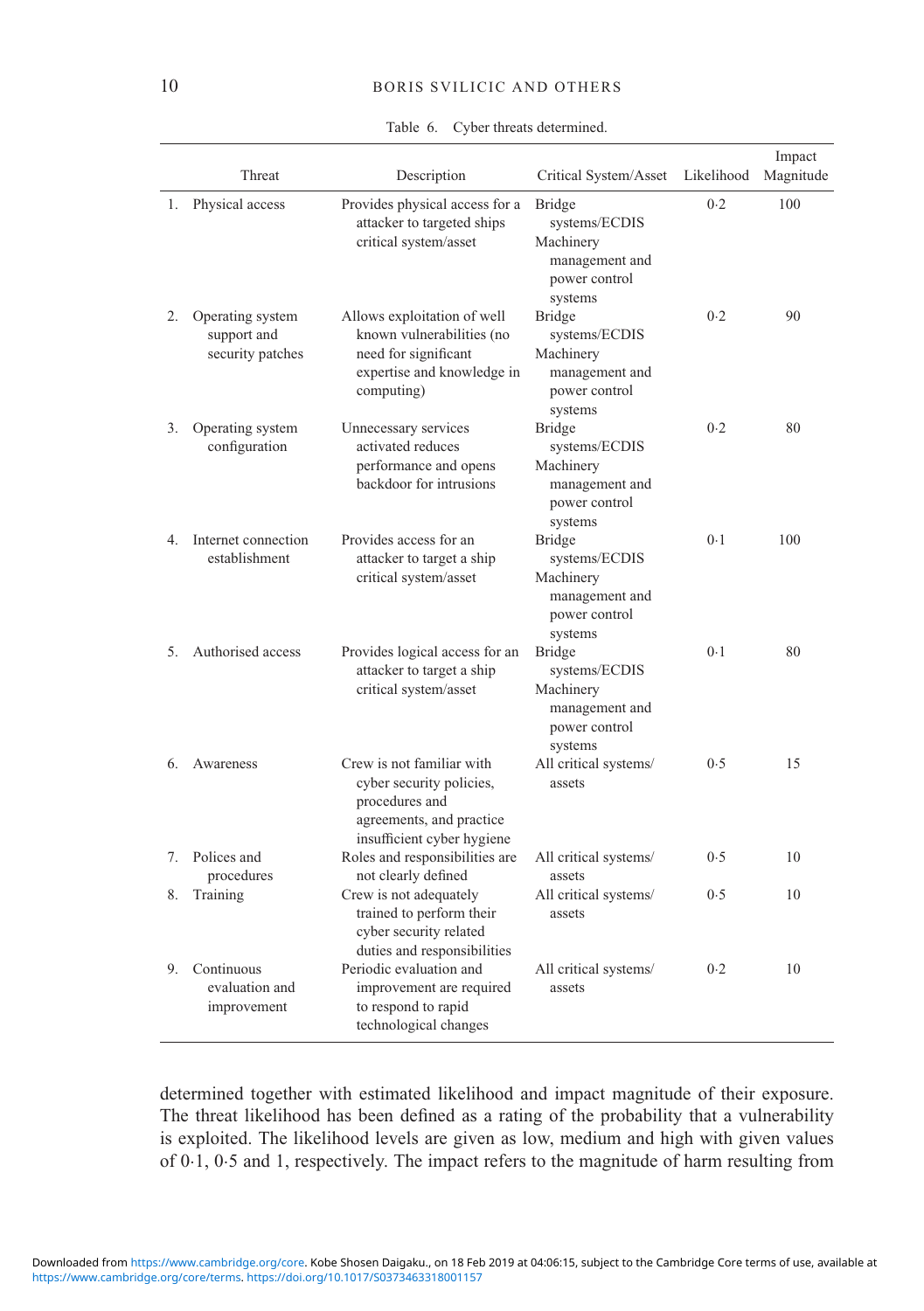<span id="page-10-0"></span>

#### **Likelihood of Threat**

Figure 5. Risk-level matrix with qualitative risk analysis of cyber threats determined.

successful exploitation of a vulnerability. The impact magnitude rates are given as high, medium, and low with given values of 100, 50 and 10, respectively.

Five of the nine cyber threats determined [\(Table 6\)](#page-9-0) are related to the bridge systems and power systems, while four of the remaining threats influence all of the ship cyber critical systems. On the basis of the evaluated impact magnitude and likelihood of the threats determined, a qualitative risk analysis was performed. Cyber risk level is calculated by multiplying the threat likelihood ratings with the impact magnitude of the vulnerability exploited. The result indicates qualitative risk levels: (i) critical-risk level requiring immediate action (multiplication product higher then 90), (ii) high-risk level requiring remediation implementation plan (multiplication product higher then 50), (iii) mediumrisk level which may be acceptable over the short term (multiplication product higher then 10), and (iv) acceptable low-risk level (multiplication product lower then 10). Results of the qualitative risk analysis of cyber threats determined are given in the cyber risk-level matrix in [Figure 5.](#page-10-0)

The risk-level matrix [\(Figure 5\)](#page-10-0) indicates that the first five cyber threats determined (see [Table 6\)](#page-9-0) represent the medium-risk level for ship cyber security. The cyber risk with the highest risk level assigned (medium-risk level with the multiplication product of 20) is related to physical access. While safety procedures in the maritime field are traditionally focused on physical security, for a ship's electronic equipment, the establishment of unauthorised physical access represents a threat with the highest impact magnitude. An example frequently performed on a ship is plugging a malware-infected Universal Serial Bus (USB) memory stick into ECDIS for the purpose of an electronic charts update. In addition to raising awareness on the cyber hygiene and anti-malware tools usage, the ECDIS hardware (including USB ports) should be kept in a locked case to prevent physical access by unauthorised personnel. However, for a training ship with strongly controlled student access, the threat likelihood is estimated as low (value of 0·2, see [Table 5\)](#page-8-0). The four mediumrisk level cyber threats determined are related to the operating system maintenance and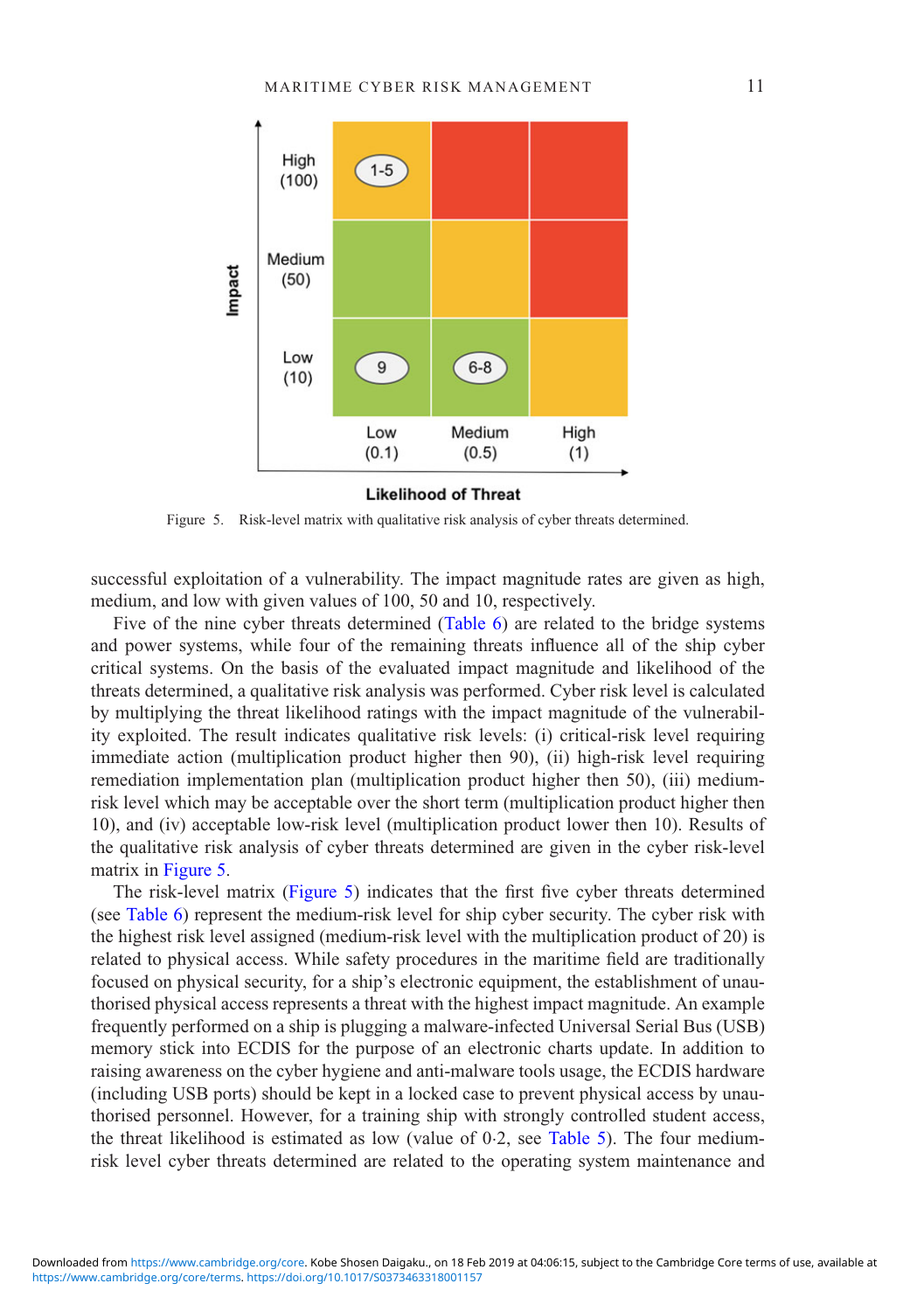remote authorised access (threats 2-5 in [Table 5\)](#page-8-0). As the assessment has been conducted on a training ship with no Internet connection, the medium-risk level risks are acceptable over the short term, at least until an Internet connection is established on the ship. With an active Internet connection, the cyber risks would rise to the critical-risk level, requiring immediate action. The acceptable low-risk level has been assigned to the cyber risks affecting all the ship critical systems (threats 6-9 in [Table 5\)](#page-8-0) and requiring the development of cyber security-focused policies and procedures, crew training, awareness raising and periodic evaluation and improvements. While the low-risk level cyber risks do not necessarily have to be solved in the short term, the recommended action should be taken to mitigate the cyber risks.

6. CONCLUSIONS. A comprehensive experimental assessment of the *Fukae-maru's* cyber security management has been presented. An assessment process consisting of three phases was developed: the assessment preparation activities, assessment conduct and results communication. The ship's incorporated cyber security safeguard measures and mechanisms were identified via the developed survey and by interviewing the ship's crew. Computational vulnerability scanning of the ship's ECDIS system has been introduced as a specific part of cyber security assessment conduct and the Nessus Professional software tool was used for this. A quantitative cyber risk analysis has been conducted for evaluation of the ship cyber risks. The presented assessment process is comprehensive and applicable to all ships, offering guidelines for mitigating cyber risks and to improve the cyber security level of ship cyber critical systems and assets.

## FINANCIAL SUPPORT

The research was financially supported by the Erasmus+ programme of the European Union (grant number 2016-1-HR01-KA107-021738) and the Faculty of Maritime Studies University of Rijeka under the research project Internet of Maritime Things and Cyber Security.

## **REFERENCES**

- <span id="page-11-4"></span>Balduzzi, M., Pasta, A. and Wilhoit, K. (2014). A security evaluation of AIS automated identification system. *Proceedings of the 30th Annual Computer Security Applications Conference*, New Orleans, USA.
- <span id="page-11-5"></span>Baltic and International Maritime Council. (BIMCO). (2017). The guidelines on cyber security onboard ships. Version 2.0. BIMCO, CLIA, ICS, INTERCARGO, INTERTANKO, OCIMF and IUMI.
- <span id="page-11-1"></span>Botunac, I. and Gržan, M. (2017). Analysis of software threats to the automatic identification system. *Brodogradnja*, **68**, 97–105.
- <span id="page-11-3"></span>Burton, J. (2016). Cyber attacks and maritime situational awareness: Evidence from Japan and Taiwan. *Proceedings of the 2016 International Conference on Cyber Situational Awareness*, Data Analytics and Assessment, London, UK.
- <span id="page-11-6"></span>Det Norte Veritas – Germanischer Lloyd (DNV-GL). (2016). Cyber security resilience management for ships and mobile offshore units in operation. DNVGL-RP-0496. DNV-GL.
- <span id="page-11-7"></span>Ernstsen, J. and Nazir, S. (2018). Consistency in the development of performance assessment methods in the maritime domain. *WMU Journal of Maritime Affairs*, **17**, 71–90.
- <span id="page-11-0"></span>Hareide, O.S., Jøsok, Ø., Lund, M.S, Ostnes, R. and Helkala, K. (2018). Enhancing Navigator Competence by Demonstrating Maritime Cyber Security. *The Journal of Navigation*, **71**, 1025–1039.
- <span id="page-11-2"></span>Hassani, V., Crasta, N. and Pascoal, A.M. (2017). Cyber security issues in navigation systems of marine vessels from a control perspective. *Proceedings of the International Conference on Ocean, Offshore Mechanics and Arctic Engineering*, Trondheim, Norway.